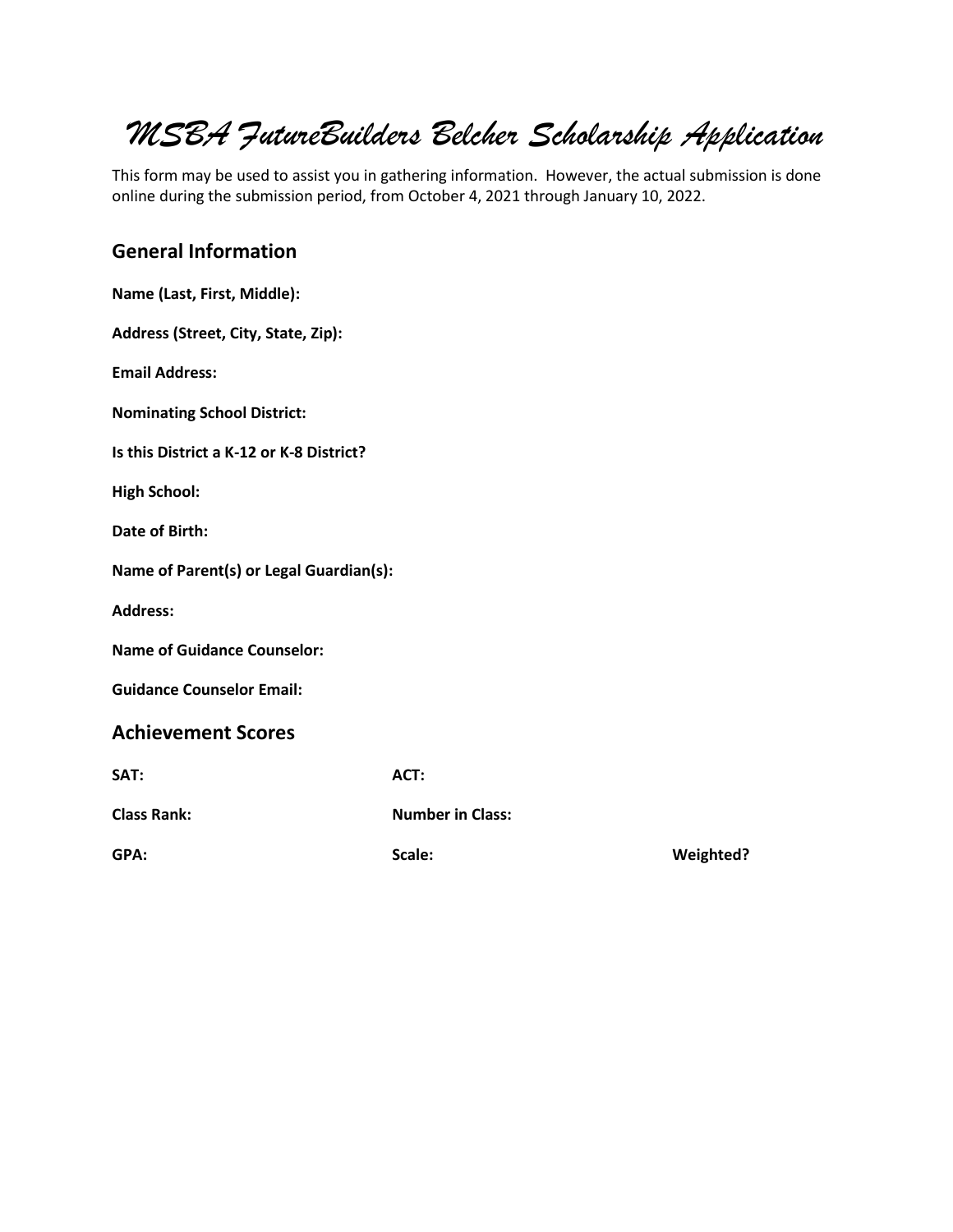## **Activities/Leadership**

**Please explain your participation in any of the following activities, including any leadership or service roles.**

**Honor Society:**

**Student Council:**

**Speech/Drama:**

**Class Officer:**

**Athletics:**

**Music:**

**Clubs:**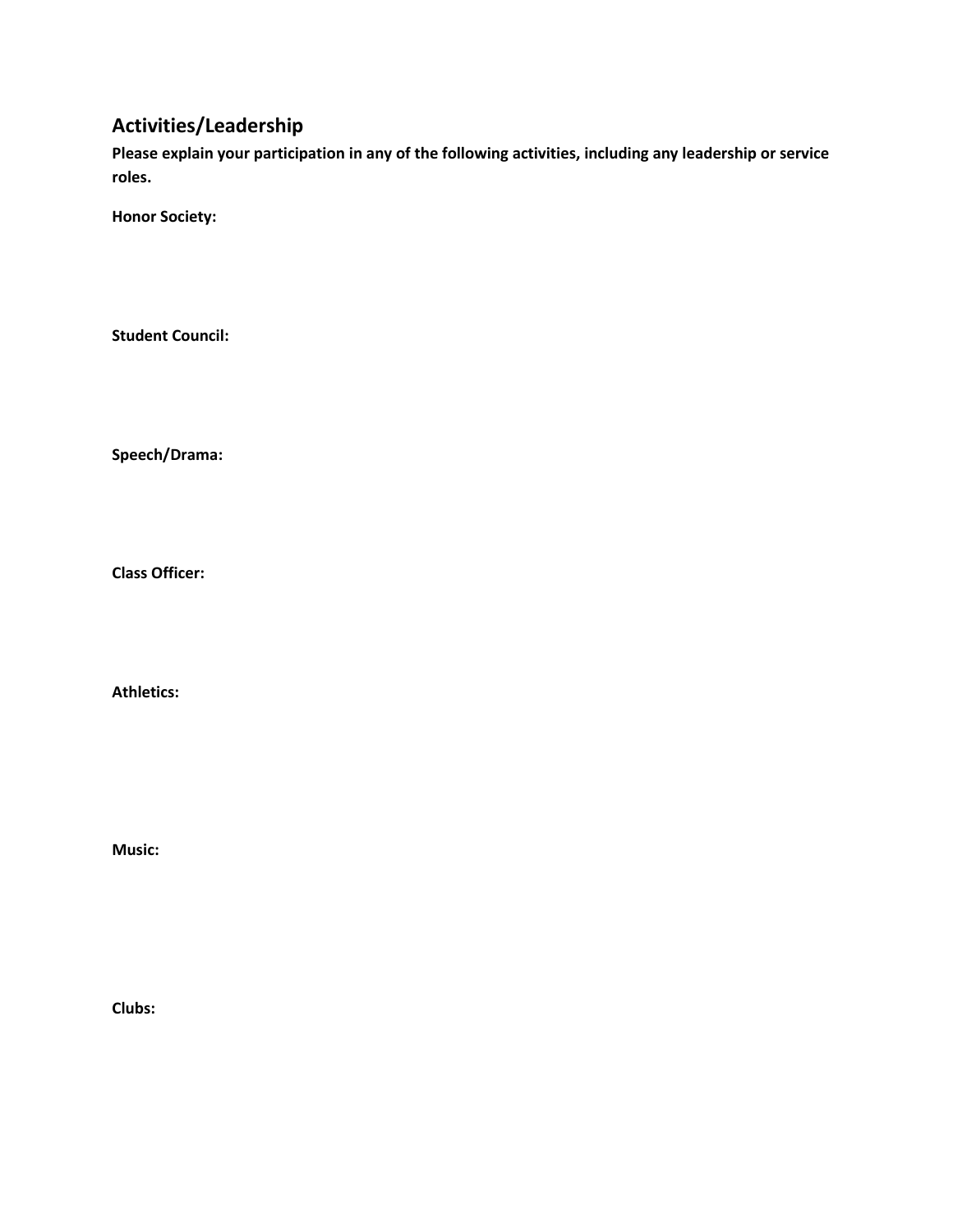**Others:**

**High School Honors What high school honors have you received?**

## **Community Involvement**

**Please list any out-of-school organizations/activities in which you participate including community service activities as well as any offices you've held or honors received.**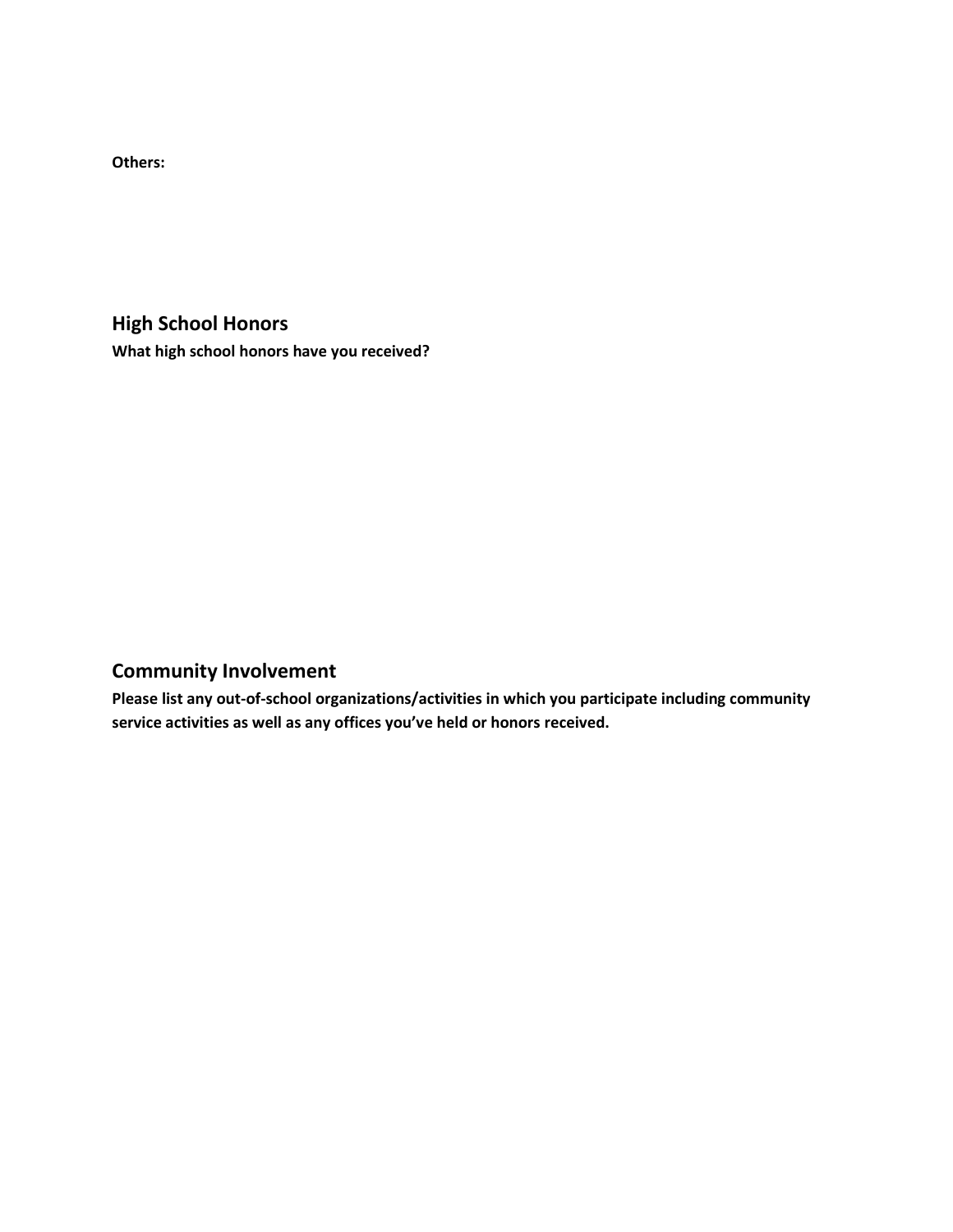## **Jobs**

**Do you currently hold a part-time job or have you held a summer job? If so, please describe.**

**Career Goals**

**What are your career goals?**